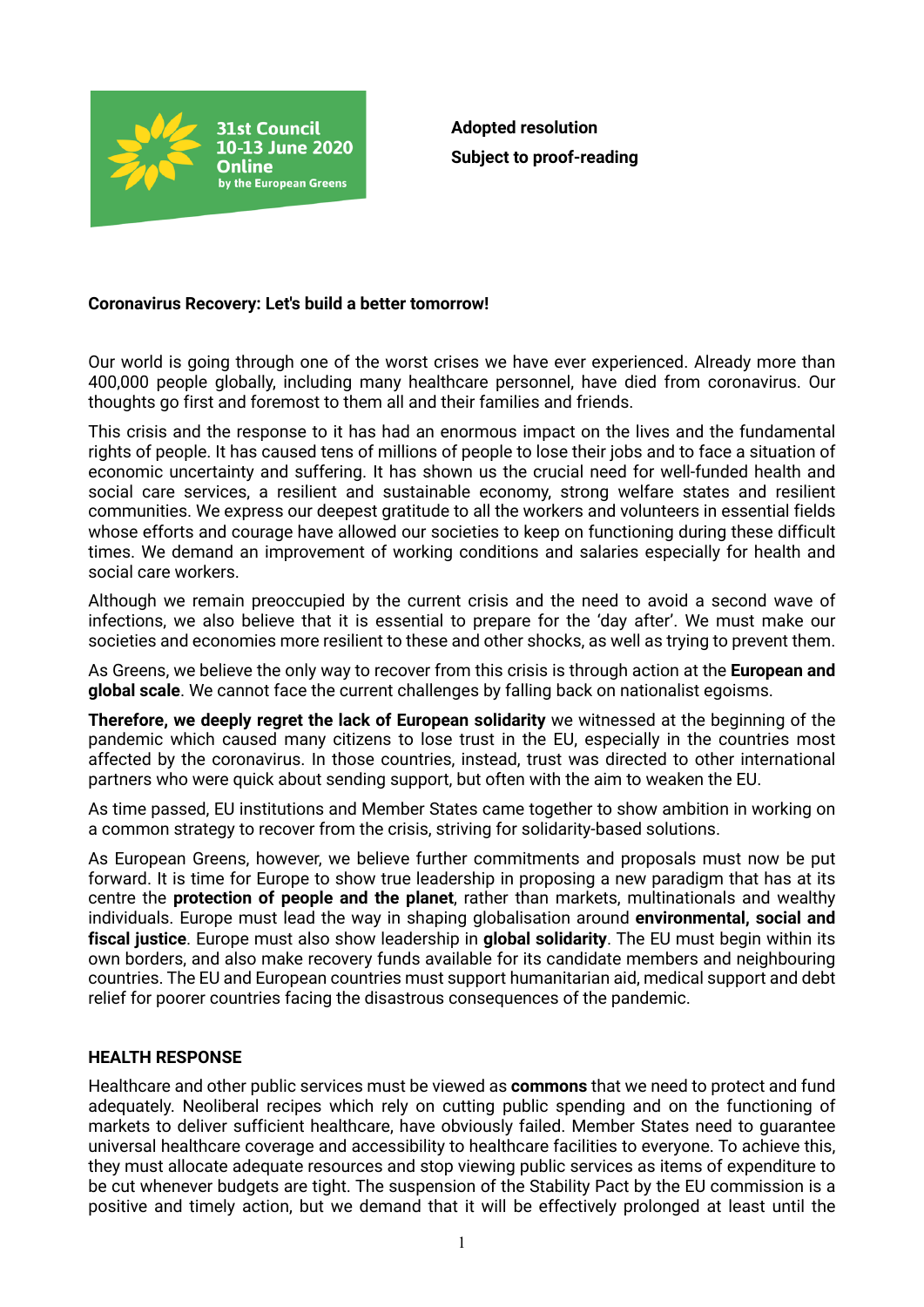economic effects of this crisis have passed. We also support general reform of the Stability Pact in line with the SDGs. Moreover, public consultations should be consistently carried out to ensure the openness and inclusiveness of budgetary decision-making.

This crisis has made evident the need to **reduce our dependency** on importing pharmaceutical and medical products and to relocalise parts of these economic sectors in Europe. At the same time, the crisis has also made clear the importance of global cooperation within the framework of international institutions such as the World Health Organization, especially in view of developing shared responses and coordinating research for treatments and vaccines.

The EU must strive to make vaccines and treatments available and affordable for all. Now is the time to change the current model to one based on open science, where pharmaceutical products are not made more costly by patent licensing and non-transparent research and development costs. Member States should issue compulsory licenses and the EU must authorise the import of medicines produced abroad under compulsory licenses.

The vaccine/s (and/or a definitive drug treatment) must have the consideration of a Global Public Good. And the European institutions should have a steering role for this unique challenge. Therefore, the EU should adopt a Mission approach, where the public sector leads and coordinates R&D efforts, fills the knowledge gaps, promotes funding based on specific requirements, and aligns public and private initiatives. Additionally, to provide a massive and fast production of the vaccine/s once approved, production capacities must be anticipated from now on to have a sufficient manufacturing scale. And to guarantee its world-wide accessibility and affordability, EU and member states diplomacies should contribute in the global governance to establish mechanisms to assure equity and justice criteria to its pricing and distribution.

To increase crisis emergency preparedness and better coordinate responses, we must strengthen the **EU Civil Protection Mechanism.** The rescEU programme for stockpiling medical materials must be expanded to include more medical and crisis-related supplies. Moreover, we must enhance **prevention mechanisms** by adequately financing the relevant EU agencies and making sure Member States strengthen their cooperation and exchange of information and expertise in this field.

The European Commission should strengthen the **European Medical Corps** that is able to deploy doctors and nurses specifically trained for various kinds of emergencies in all EU hospitals. The EU should ensure all the means in place to deal with a pandemic crisis, apply a prevention approach and improve early warning systems and epidemiological information exchange to protect the health of the EU citizens.

In general, **EU research programmes, as well as tools for better communication and exchange of information and best practices**, particularly in essential sectors, must be fostered and further financed. Nevertheless, some key progress has to be developed and permanently financed following aims of the European Pillar of Social Rights for the coordination of economic policies across the EU with efficiency, to provide information, analysis on the situation of persons with and without disabilities, elderly people, orphans, young migrants in the Member States.

Furthermore, we believe that it is particularly vital that all public health responses to the pandemic and its consequences place mental health on an equal footing to physical health. Member states should take measures to make psychological care freeand accessible for all, including during lockdown measures. Moreover, European countries should adopt measures to encourage a healthy lifestyle and to address health inequalities and disparities in health outcomes.

# **A GREEN AND JUST RECOVERY**

The recovery from this crisis has already resulted in enormous expenditure, from both the Member States and the EU, which would have been unthinkable a few months ago. The austerity dogma has proved inadequate in responding to such a crisis. On the contrary, safety nets provided by wellfunded welfare states, have been essential to guarantee an income and a social safety net to the many who have lost their jobs during the crisis.

Now is the time to shift to a new paradigm whereby the economy and finances are put in the service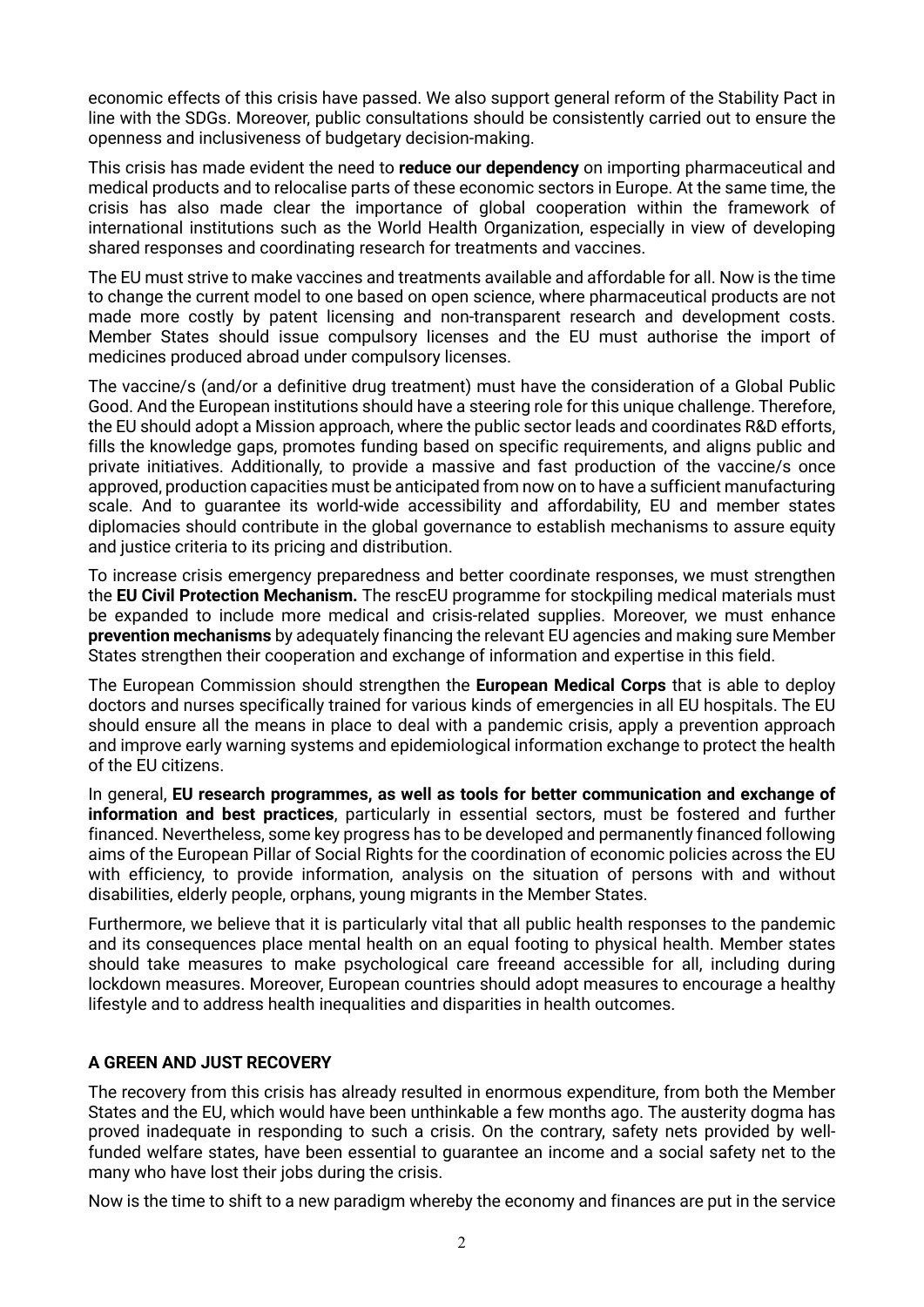of society and the protection of our **commons,** and not vice versa. We owe it to future generations that the huge expenditures in public finances are an investment in a green and just transition that will make Europe more resilient and stronger in the face of future emergencies, while ensuring future generations do not suffer from the burden.

# *Fair and ambitious financing*

The crisis has been global in affecting everyone, but the consequences are felt most by those already struggling with austerity measures and cuts in public services. This crisis is not the "great equalizer" on the contrary, it deepens the inequalities that already existed in the system. Member States have very different resources available to allocate to stimulus plans, state aid and other measures to mitigate the economic consequences. This is why the EU must **guarantee that the recovery is fair** and that the financial burden to save European lives, jobs and economic systems is shared among the Member States and no country left behind.

The pandemic-related ECB bond-buying programme is a positive and legitimate tool for funding the recovery. However, it is clear that the European common monetary policy alone will not be sufficient to tackle the consequences of the crisis or address the increasingly evident inequalities between European economies.

This is why, as Greens, we welcome the proposal by the European Commission as an important step towards a European economic recovery plan founded on solidarity. It is a historic breakthrough for European solidarity that mutualized debt is on the table.

However, the Commission and the Member States must boost the Recovery package further by increasing it to at least 5 trillion euros over the next 12 years and by no means under the level proposed by the European Parliament. The Commission and Member States must further step up their political ambition for a real solidarity-based common fiscal policy, notably by increasing the contributions to the EU's long-term budget (MFF). In order to achieve this, the EU needs to collect its own resources through European taxation, such as the carbon border adjustment, plastic, packaging, digital and kerosene taxes as well as contributions from multinationals, particularly those in the digital and financial sectors (e.g. the Financial Transaction Tax). Coronabonds offer the possibility to prevent severe budgetary crisis for the most effected states and ensure stability of the entire Eurozone.

While funds must not be conditioned in any way on austerity measures, we demand that they must be clearly linked to Paris Agreement objectives and the Green Deal as well as linked to full respect for the rule of law and gender impact assessments and that democratic control from the EU Parliament on the planning and spending of the available resources is ensured throughout the process.

As Greens, we strive for a strong and modern budget to fight the climate crisis and inequalities and at the same time stop using the EU budget for military-related spending.

## *A resilient economy*

Make no mistake: only if these massive resources for the recovery plan are used to protect people and the planet will we be able to re-emerge from this crisis stronger than before and with the ability to mitigate its long-term socio-economic consequences.

Therefore, the EU recovery plan must act as a powerful driver towards a socially resilient and climateneutral economic system. The EU must enable a **European industrial policy with the Green Deal at its core**, moving investments from a fossil-dependent and overproducing system to a climate-neutral circular economy that reduces energy and resource consumption and promotes sustainable standards while using innovation to achieve transformation and promoting consumer protection; financing the energy transition as well as innovations and technologies making production more sustainable; and **unleashing the enormous potential for the creation of green and quality jobs** in these sectors. Trainings need to be developed to promote jobs with environmental and social value. Relocation of production and shortening of supply chains should be considered, especially in essential sectors such as food, health and pharmaceutical production.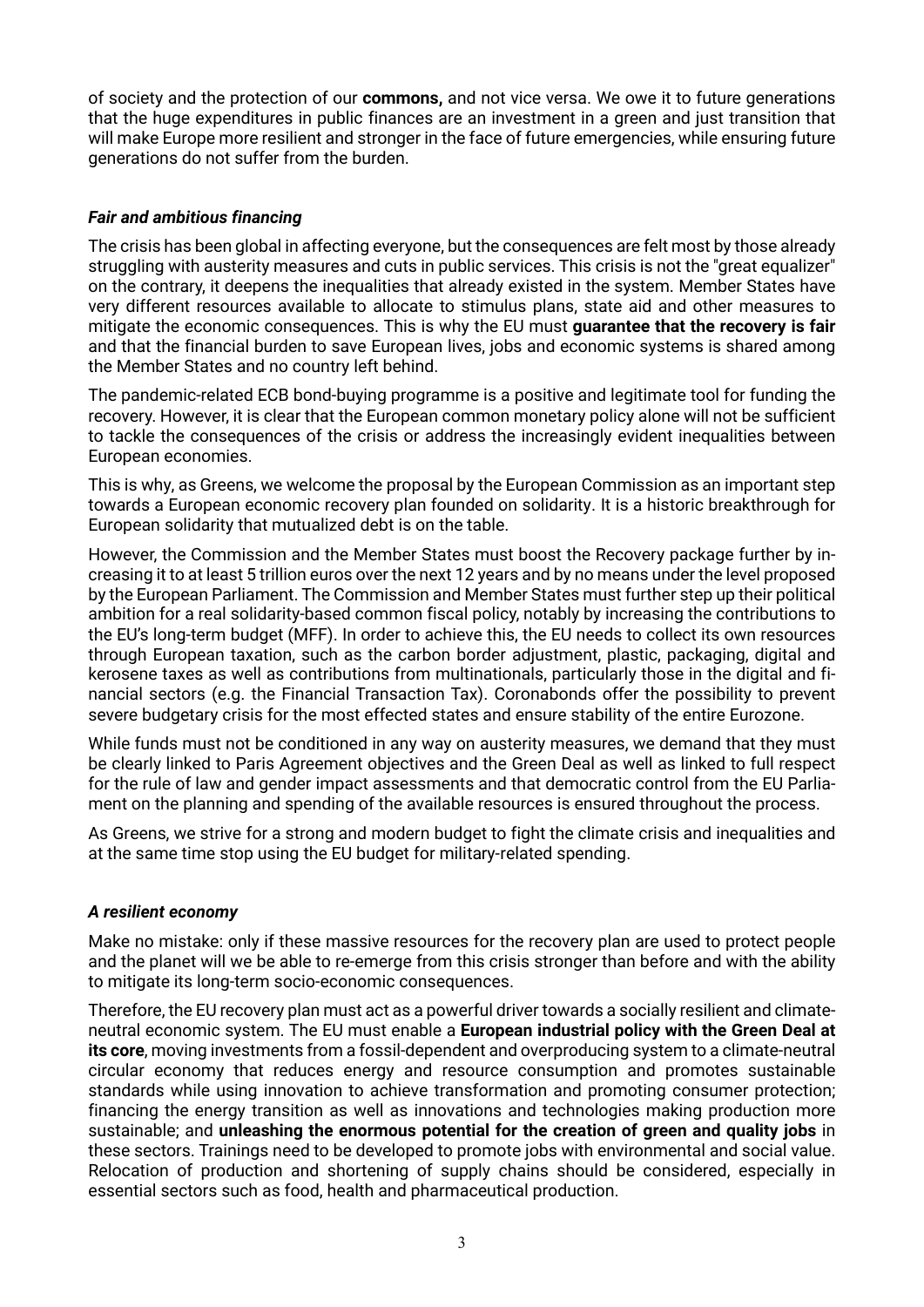Specific plans have to be put in place for the recovery of sectors heavily affected by the crisis, such as **culture and hospitality. The care economy,** which has proven to be the core pillar of our welfare systems, also needs more and better support. Social entrepreneurship, stemming from experiences and solidarity initiatives developed during the pandemic, should be encouraged and supported.

As for **tourism,** investments are required at the national and European level to compensate for the loss of jobs and income, first and foremost in territories heavily dependent on tourism, like islands or coastal areas, in the Mediterranean and elsewhere. At the same time, the entire tourism industry must evolve **from its current mass and low-cost model to a new sustainable and quality one. respecting biodiversity and protected areas**. Tourism in and between Member States should be encouraged as opposed to intercontinental travels as the proximity ensures less CO2 emissions and a better understanding of each other. Travelling by train and buses must be promoted as opposed to that by plane through taxation policy. This will require a change of paradigm and the definition of a roadmap for achieving European sustainable tourism based on new cooperative business models as well as on the circular economy and local culture and products aiming to involve local communities more and ensuring that most of the added-value created remains in the local territories.

Furthermore, we call on the European Commission to ensure that Member States agree **to a common framework for public investment** that would privilege the direct financial support of SMEs and other stakeholders most affected by the crisis. They should make sure that financial support is only given to companies that do not use tax avoidance schemes, notably by basing their activities in tax havens, and that provide a transparent overview of all their profits and taxes by country-by-country reporting. To access funding, companies should commit to not resorting to lay-offs except in cases where they can show they are absolutely crucial to the survival of the business, capping their CEOs' salaries, and creating quality jobs in the future. Bailed-out companies must not **have paid dividends or bonuses** during the pandemic in Europe and must commit not to do so until the economic effects of the crisis are over. The fight against tax evasion and in favour of fiscal solidarity within the European Union will be key to ensure the re-distributional benefits that fair taxation creates. This requires tackling tax avoidance schemes and tax dumping by adopting the necessary legislations and putting an end to the unanimity rule in tax matters.

## *Building green resilience*

This crisis has not only revealed the direct link between the human encroachment on wildlife habitats and the transmission of deadly viruses from animals to humans, but also that air pollution is enhancing the mortality rate of the virus. Moreover, we know that the consequences of climate change and the dramatic loss of biodiversity we are witnessing are responsible for other major crises which we are and will continue to face at the global level.

However, as Greens, we believe it is still possible to reverse this trend and to mitigate the impacts of these crises. However, to do so, the EU must take the lead in the fight against climate change and adopt an ambitious Climate Law which enshrines the goal of reducing its economy-wide emissions **by at least 65% by 2030** and reaching **climate-neutrality as early as 2040**. The European Green Deal must enable the **energy transition to 100% renewables** and the phasing out of coal by 2030 and other fossil fuels as soon as possible thereafter without relying on unsustainable options like nuclear power.

To achieve these goals, the **recovery package has to be a driving force towards a real transition** to a more resilient and sustainable economic model.

In that regard, we demand that big companies receiving public financial support must provide plans for aligning their economic activities with the aim of limiting the temperature increase to 1.5°C above pre-industrial levels. Strict **green conditionalities** must be applied, especially in the case of bailouts for companies in carbon-intensive sectors. The aviation sector should not be bailed out. We will nevertheless make sure that the employees of these companies are a part of just transition programs.

The Commission should ensure that the recovery package clearly **excludes either direct or indirect support to the nuclear and fossil-fuel industries.**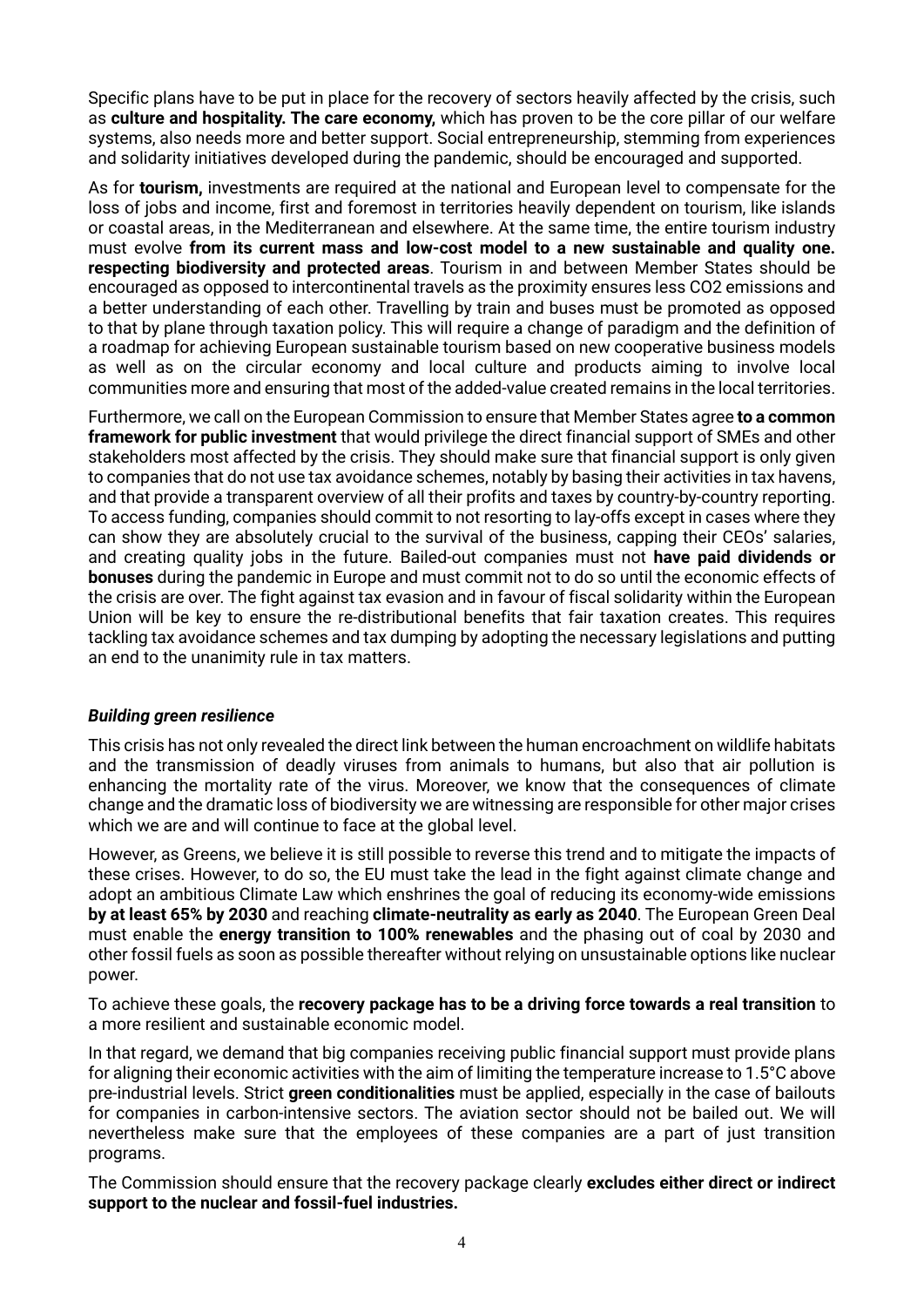In the framework of the recovery strategy, major investments are required to massively reduce **environmental pollution and energy consumption**, and to strongly promote clean energy. Incentives for investment in renewable energies need support alongside an **ambitious strategy for building renovation** which will create new employment, stimulate local economies and increase energy efficiency.

The EU and its Member States must invest in environmentally friendly transport. The current financial support for (air) transport sector should be tied to sustainability requirements and proper taxation on air transport must be developed. Furthermore, we should work towards a well-functioning European train network, including night trains and improving accessibility criteria (Accessibility Act revision) and phase out all short and median haul flights where rail links exist or should be developed and promoted. We should keep on supporting our public transport network and the cycling and pedestrian infrastructure that many cities have created to promote physical distancing should be expanded and become permanent.

Finally, the **EU biodiversity strategy** must ensure the EU leads the fight for the restoration of biodiversity and natural habitats through the adoption of ambitious binding targets and their promotion at the global level and stop financial support of unsustainable big infrastructure projects**.** Furthermore, the lessons from this pandemic should accelerate the adoption of a **zero-pollution action plan for air, water and soil, and an ambitious chemicals strategy for sustainability.**

# *Towards a real Social Europe*

The EU and its Member States have to do *whatever it takes* to make sure the social impacts of this crisis are reduced to a minimum and that no one is left behind. Unemployment is rising and will only get worse in the upcoming months and years. In addition to the financial stimulus, the EU and its Member States must guarantee further social policies to protect their citizens, in particular younger workers, whose rights were already weakened by austerity policies and the 2008 financial crisis. We must ensure that every employee has the right to enjoy fair working conditions, regardless of the type and duration of their contract.

We welcome the adoption of the SURE plan, although the Commission should go further and adopt a permanent reinsurance unemployment scheme, which also includes self-employed workers. Gigworkers, whose work has been crucial to provide essential services during the pandemic, should be provided with the same social protections as other workers. Internships must not be abused in periods of crisis as it has been the case in several countries and all unpaid internships must be prohibited across Europe. Moreover, the **Youth Guarantee** should be boosted and improved to ensure a primary goal of quality youth employment and made compulsory in all Member States.

We strongly stand behind our proposal for a **minimum income directive**, more necessary than ever to guarantee that inequality between different parts of Europe does not grow further with the crisis. We have seen several interesting experiments with Emergency basic income during the last months of the pandemic. That is why we believe Emergency basic income schemes should be implemented to provide income particularly for those workers who will have to transition into different professional fields, due to the pandemic. **We also advocate for national experiments on Universal Basic Income** and we call for working-time reduction schemes and a 32-hour work week to be promoted in order to redistribute work among more people, as well as to promote a healthy worklife balance. Compulsory paid sick leave all over Europe must, of course, remain a key priority.

The crisis has also put the migration status of many people at risk due to administrative delays: no migrant should suffer penalties as a result. The EU should guarantee the rights of all migrant workers, often undocumented migrants at any given time. Their work has proven more than ever to be essential for the stability of our societies during the pandemic, especially in the private care and agricultural sectors. We call for the non-discriminatory regularisation of these workers and their inclusion, as well as those of migrants, asylum-seekers and refugees, in our healthcare system.

The EU must ensure that refugees living in camps, especially on the Greek islands, are brought to safe places in the EU as soon as possible and Member states and regions must take initiative and apply programs for receiving asylum-seekers. The Commission also needs to ensure that Member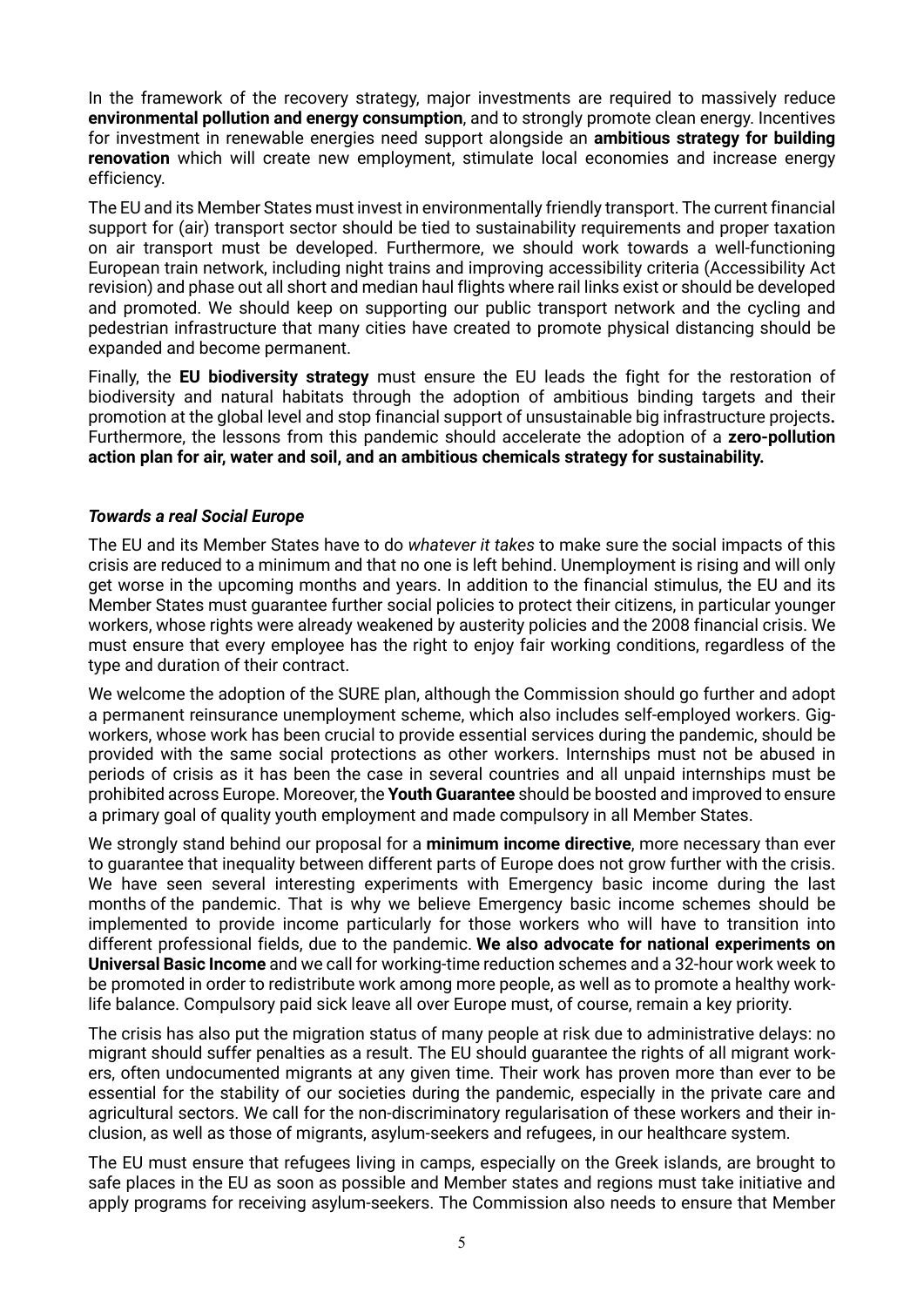States respect their international obligations, do not close their harbours to rescue ships like Italy and Malta did and fully implement the right to asylum. Pushbacks are illegal and unacceptable.

#### *Women on the front lines*

The gender dimension of this crisis has to be addressed: women, whose competences are undervalued and therefore underpaid, are **most often the workers in essential professions**. Even as women deal with unequal wages for equal work, they are also most affected by the greater family and care burden, leading to even more unpaid and unrecognised work.

Therefore, the Commission cannot delay the adoption of the **Directive on gender pay gap** and upgrading its **provisions on parental leave.** It is imperative that this directive recognises the value of essential professions that are mostly taken by women. We must work towards equal pay for equally valuable work. Member States must also urgently adopt all measures to prevent a step back on gender equality in their countries. If schools and kindergartens continue to be closed, access to emergency childcare must be guaranteed. Member States must ensure that women will not be unfairly penalised for any delays in their return to work. Additionally, the access to reproductive health care and abortion have to be available at all times.

Moreover, lockdowns have seen an increase in reports of **gender-based violence.** EU legislation must be proposed to combat this and EU funds for these victims should be made available. It is more than time that the EU and all the Member States ratify and effectively implement the Istanbul Convention.

## *Food sovereignty and security*

For many, this crisis has revealed **the fragility of our food supply systems and our dependence on world markets**. Clearly, real food sovereignty has yet to be achieved and our unsustainable methods of production have proven inadequate in the face of emergency.

To establish food sovereignty and security of supply, while also mitigating the biodiversity loss and climate crisis, the **common agricultural policy (CAP) must immediately change course** to support ecological, regional, diversified, small and medium-sized farms, move away from industrial meat production and stop funding the current agro-industrial disaster. Such a shift has the potential to create tens of thousands of new green jobs and prevent the dramatic loss of small and mediumsized farms in Europe.

Our agriculture should be made much less dependent on harmful pesticides and synthetic fertilisers, animal welfare should be significantly improved, and the use of antibiotics reduced. Because a number of dangerous contagious diseases are related to outrageous conditions of animal markets and meat production, orienting our production towards an agro-ecological and animal-friendly will decrease the risk of future pandemic outbreak while ensuring healthy and environmentally friendly food for all Europeans.

The crisis has shown the need to relocalise certain essential production sectors of our economy, to prioritise internal and regional markets and to shorten supply chains. The EU and member states must focus on building circular economies, and on including strong environmental and social standards in the rules of international trade. Global value chains only structured to maximise profit and cost-competitiveness lead to a global race to the bottom at every level, and a fragile system.

This should not be at the expense of adequate markets for sustainable production in the Global South. In a crisis situation, the EU shall practice solidarity also with countries outside the EU

The corona crisis has also highlighted the dramatic lack of workers in the agricultural sector and the poor working and living conditions of seasonal workers in our countries. The EU must establish standards and a framework to guarantee decent and safe working and living conditions to these workers. The European Labour Authority must encourage the member States to cooperate in order to guarantee these workers an equal minimum wage, access to information, legal advice and the right to organize in a union. We must address these issues in the next CAP reform, making sure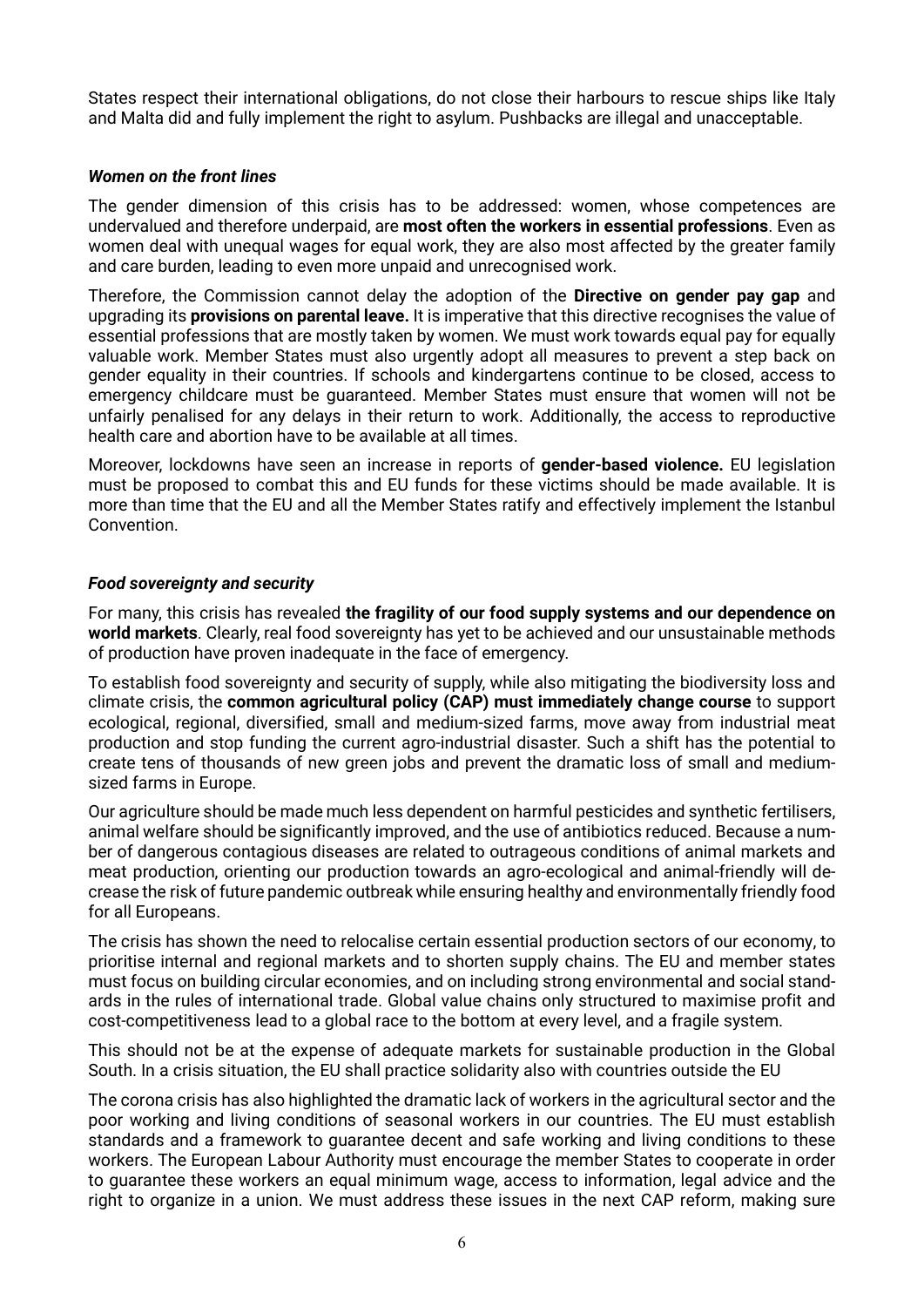funds are granted with priority being given to small and organic farmers and that farmers and farm workers are well protected and paid at a fair level across Europe.

Finally, to further tackle the consequence of the economic crisis, measures will be needed to combat food poverty in large segments of the population and to ensure that all Europeans have access to affordable quality food.

## *Education and culture: access for all*

To avoid further increasing the inequalities among children in Europe, Member States must put in place all the policies necessary to provide equal **access to education for all students**. This may mean ensuring a return to school when it is possible to do so safely or guaranteeing equal access to online tools.

At the European level, all students participating in **Erasmus programmes** should be supported within the framework of the emergency and their extra costs fully reimbursed. They should also be supported to make sure they do not lose their academic year, and these programmes should resume as soon as it is safe to do so.

This requires protecting artists and cultural workers and infrastructure, as well as to bring equal access to culture for all. Artists will help us to cope with the consequences of the crisis, to create new narratives that bring us together, and to imagine the world of tomorrow. European culture will contribute to our collective recovery, and thus must be given the necessary financial support

# *Responding to the crisis through digitalisation and new technology*

The corona crisis has enhanced the major impact of digitalisation on our lives as well as the costs to bear for those without access to digital services and information. Students with unequal access to online education is a clear example of why we must strive to guarantee equal access to the internet and to close **the digital divide in Europe.** Specific focus should be on older people who, being vulnerable to COVID19, often lack the crucial digital skills needed in social isolation. As European Greens, we believe that access to internet is a right and we must make sure it is regarded as such.

**Digitalisation of essential services** must become a priority for governments and for the Commission, as this is an important factor for increasing the resilience of our societies, our digital economies and for creating **jobs** in the field of new technologies. At the same time, the EU must take action so that huge platforms do not monopolize these services.

The EU must do everything it can to unleash the power of innovators to develop creative solutions to the crisis while reducing the power of BIG TECH. Initiatives, such as the pan-European hackathon organised by the Commission in partnership with civil society, are a step in the right direction.

As for the use of tracing apps to collect data to track the spread of infection, we need to be very careful about the risks attached. If tracing apps are put in place by governments, they must be done in strict compliance with EU data protection rules, strictly voluntary and an exit strategy for their use must be clearly defined. **Mass surveillance** must not become a reality, either in Europe or elsewhere

The increased use of digital technologies will increase power demand, so it must go hand in hand with the transformation towards a less energy-consuming economy. Moreover, the necessary development of digital technologies cannot be an excuse to bypass the precautionary principle and weaken environmental legislation. We call on the European Commission and the member states to rapidly develop the European fiber optic network enabling secure access to high-speed internet for as many EU citizens as possible.

# **NO QUARANTINE OF DEMOCRACY AND RIGHTS**

To respond to the health emergency, national governments had to put emergency measures in place. Although most countries are gradually lifting some of the restrictions, a second wave of infections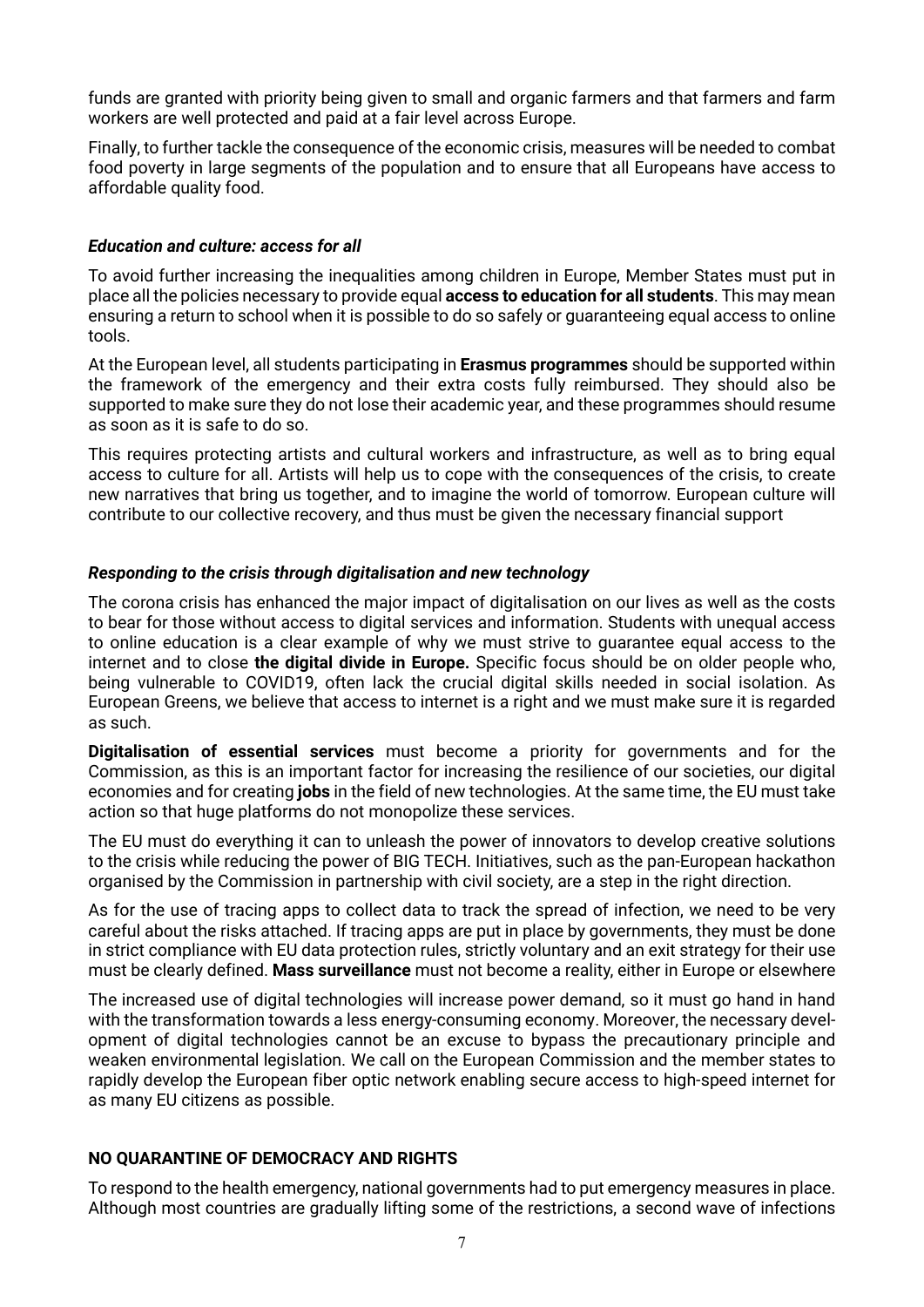would result in measures being tightened again. As European Greens, we demand that **emergency measures must always be time limited, proportionate, strictly related to the health crisis and subject to regular democratic scrutiny.**

While this has been the case in most EU countries, the Hungarian Government has been clearly misusing the crisis in an attempt to further weaken the already fragile rule of law in Hungary. It had declared an unlimited state of emergency and introduced a series of draconian measures either by parliamentary process or by decree – especially funneling money to oligarchs, restrictions directed towards the media, local authorities and opposition parties as well as trans\* and intersex people – which are clearly not justifiable as a response to the pandemic. The announced end of the 'state of danger' is pure window-dressing, as the suspension of democracy and the rule of law continues under the new name 'health crisis'.

The Polish government has tried to benefit politically from the pandemic by changing the electoral code and bending the constitution, in order to hold presidential elections in the middle of the crisis.

We urge the Commission and the Council to condemn these attempts and demand that the General Affairs Council to move forward in order to conclude the pending Article 7 procedures against Hungary and Poland. We also demand that the Commission includes language of eligibility criteria in the MFF that would require compliance with the rule of law, fundamental rights and with anticorruption measures in order to receive EU funds, as well as alternative options for funds distribution, i.e. to local authorities.

In other European countries, some of the emergency response measures implemented have also further resulted in discrimination and abuse of authority that the EU cannot tolerate. The role of parliaments, including the EU Parliament, has been severely limited. In the recovery phase**, parliaments, civil society organizations and citizens must be returned their full democratic powers**, as the measures enacted now will shape the world we will live in and cannot be taken solely at the executive level.

Freedom of movement and residence for persons in the EU must remain a cornerstone of Union citizenship. Closing borders must remain the exception and not the rule, and it should not be done in a unilateral and uncoordinated way as it was the case at the beginning of the pandemic. Instead, general stay at home measures and targeted regional health checks should be used to limit the spread of a pandemic. As the opening of borders continues, a coordinated response among member states is even more important.

Governments should not use the pandemic as a pretext to weaken **social and labour rights. Whistleblowers** exposing wrongdoings and abuses related to the crisis must also be protected.

Moreover, member states and the EU should adopt measures to mitigate corruption risks and insist on and strengthen rules for the transparency of lobbying on policy choices related to the Coronavirus recovery. The enforcement of lockdowns and other measures to address the health crisis should not confer discretionary powers to the police. As European Greens, we firmly condemn cases of police brutality and denounce racism in all its forms while actively supporting anti-racist movements.

# **EUROPEAN LEADERSHIP FOR GLOBAL CHANGE**

The corona crisis is a global crisis. No country or continent has been spared from its health and economic impacts, and no country will be able to face these consequences alone. Therefore, the measures taken in response to these consequences have to be shared globally. The EU and European countries have a responsibility to lead a cooperative multilateral response, in a context where other global powers such as the USA and China have shown a lack of goodwill. The EU global response package and vaccine research pledging conference are positive steps, which must be effectively implemented and deliver results to people in need.

The EU and European countries should lead timely and coordinated aid for countries unable to respond to devastating economic and health impacts of the crisis and support protection of human rights during response to the pandemic. The fight against poverty is crucial in the fight against Covid19, as well as other future diseases. Despite the difficult financial situation in many European